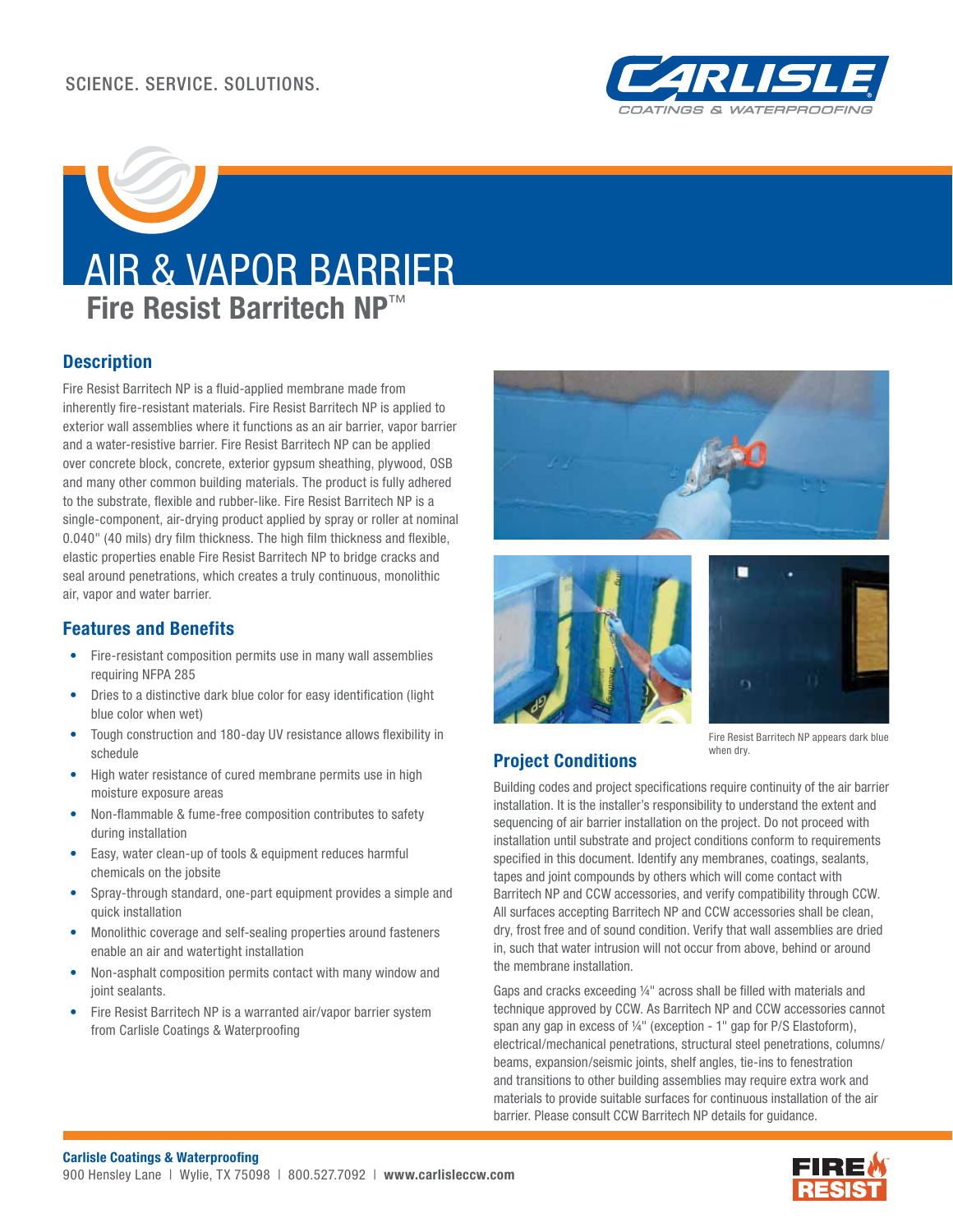# AIR & VAPOR BARRIER **Fire Resist Barritech NP**

# **Substrate Inspection**

#### **Concrete**

Shall be cured in place 7 days minimum. It shall be smooth, with sharp protrusions such as cold joints ground flush. Honeycomb and holes/cracks exceeding  $\frac{1}{4}$  inch across shall be filled with grout or mortar.

#### **Concrete Masonry Unit (CMU)**

Mortar joints shall be struck flush and shall be free of voids exceeding 1/4" across. Mortar droppings shall be removed from brick ties and all other surfaces accepting Barritech NP and CCW accessories. Mortar joints shall be allowed to cure 3 days minimum before installation of Barritech NP.

#### **Gypsum Sheathing**

Sheathing boards shall be flush at joints, with gap between boards according to building code and sheathing manufacturer's requirements. Sheathing boards shall also be securely fastened to the structure with proper fastener type, technique and spacing according to building code and sheathing manufacturer's requirements. Sheathing boards shall be repaired or replaced if inspection reveals moisture damage, mechanical damage or if sheathing boards have exceeded the exposure duration or exposure conditions as required by the sheathing manufacturer.

#### **OSB, Plywood, Lumber, Pressure-Treated Wood**

Wood sheathing inspection carries the same protocol given for gypsum sheathing. Also, moisture content, measured with a wood moisture meter in the core of the substrate, shall be below 20%. Do not cover any wooden materials with Barritech NP or CCW accessories if moisture content is 20% or above. Do not encapsulate wood (such as nailers) with membrane, as this will cause premature rot. In most cases fire- and pressure-treated wood must be kiln dried to accommodate the less than 20% moisture content requirement.

#### **Surface Preparation**

Apply CCW contact adhesive to ALL surfaces accepting 705FR-A. CCW-702, CCW-702LV, CCW-702 WB, CCW-715. CAV-GRIP™ and TRAVEL-TACK™ are all acceptable for this application. Apply SURE-SEAL® primers to all surfaces accepting P/S Elastoform. SURE-SEAL EP-95, HP-250 and Low-VOC Primer are all acceptable for this application. Follow the application instructions on the respective contact adhesive/primer product data sheet.

# **Installation**

In sheathing over stud construction, sheathing joints shall be detailed with any of the following three methods: 1) Prep surface with CCW Contact Adhesive and install 4" 705FR-A centered over joint; 2) 4" DCH reinforcing fabric centered over joint and imbedded in Barritech NP;

3) Fill joint with approved sealant and tool as shown in CCW details. Window openings, inside-outside corners, base of wall, roofl ine, control joints and other transitions shall be flashed with 705FR-A or Liquifiber-W imbedded in Fire Resist Barritech NP or DCH Reinforcing Fabric imbedded in Fire Resist Barritech NP. P/S Elastoform may be used to detail expansion joints and window wall transitions. Please consult CCW details for guidance.

Apply Fire Resist Barritech NP over surfaces at minimum 0.070" (70 mils) wet in a single or multiple coats through approved spray equipment. Recommended spray tip sizes are GHD 635 for high coverage and GHD 429 for detail coat. Theoretical application rate is 23 square feet per gallon in one coat. Fire Resist Barritech NP may also be applied with a paint roller. For roller application, apply a minimum of three 0.025" (25 mils) wet thickness coats. Theoretical application rate is 64 square feet per gallon for each coat. For roller application, allow Fire Resist Barritech NP to dry firm between coats.

705FR-A details can be applied to the substrate or over cured Fire Resist Barritech NP. All surfaces shall be prepped with CCW Contact Adhesive before installation of 705FR-A. Follow application instructions on the CCW Contact Adhesive product data sheet. Installer shall apply CCW Contact Adhesive in a sufficient footprint to extend a minimum of 1" beyond the edges of 705FR-A. Neighboring pieces of 705FR-A shall lap 2" minimum. If 705FR-A is installed over Fire Resist Barritech NP, seal terminating edges of 705FR-A with CCW- 201, Sure-Seal Lap Sealant or approved sealant by others. If 705FR-A is installed to the substrate, lap Fire Resist Barritech NP at least 2" over edges of 705FR-A. For installation of LiquiFiber-W™ in Fire Resist Barritech NP details, fill all gaps with approved sealant. Apply a bed of Fire Resist Barritech NP at 30 wet mils thickness. Lay LiquiFiber-W into Fire Resist Barritech NP and press in place with chip brush or drywall knife. Set the LiquiFiber-W tight into corners (no bridging), and then smooth over surface. Overlap neighboring pieces of LiquiFiber-W at least 2" and apply 30 wet mils of Fire Resist Barritech NP into the laps. Immediately encapsulate the LiquiFiber-W with a second coat of Fire Resist Barritech NP. Cover all LiquiFiber-W with Fire Resist Barritech NP the same day of installation. Liquifiber-W can be used on inverted surfaces, and it will conform to complex multi-plane details without precise cutting and fitting.

Installation of DCH Reinforcing Fabric is performed like Liquifiber-W, with the following differences: fill all gaps exceeding  $1/4"$  with approved sealant. DCH Reinforcing Fabric is not suitable for use over complex, multi-plane details or on inverted surfaces.

Fire Resist Barritech NP may be left exposed up to 6 months (180 days). During exposure, the membrane surface may darken and lose sheen, while the core remains pliable and rubber-like. This is acceptable. If the membrane is damaged during exposure, repair damaged membrane by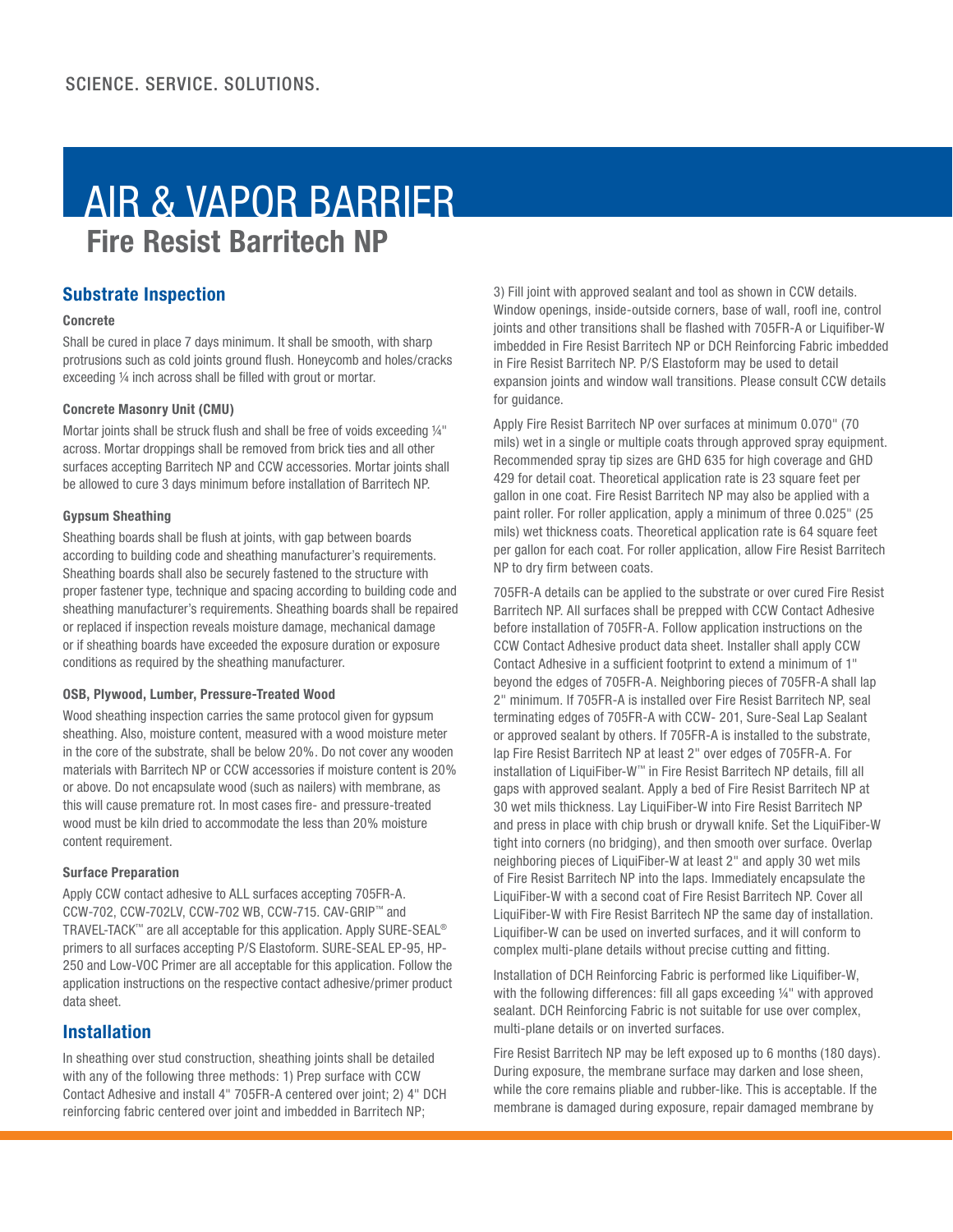

removing loosely adhered material, cleaning the surface and coating the damaged area with a minimum 0.070" (70 mils) wet thickness coating of Fire Resist Barritech NP.

## **Clean Up**

Promptly clean uncured Fire Resist Barritech NP from hands, tools, surfaces and spray equipment with a solution of tap water and citrus degreaser. Cured product must be removed mechanically or by soaking in a solvent such as xylene.

# **Packaging**

#### **Fire Resist Barritech NP**

Fluid-applied, fire-resistant air/vapor barrier packaged in 50-gallon drums and 5-gallon pails

#### **Other CCW Products:**

#### **Fire Resist 705FR-A**

36" x 75' roll: (225 ft²/roll) 1 roll/box 24" X 100' roll: (200 ft²/ roll) 1 roll/box 18" X 100' roll: (150 ft²/ roll) 1 roll/box 12" X 100' roll: (100 ft²/ roll) 2 roll/box 9" X 100' roll: (75 ft²/ roll), 2 roll/box 6" X 100' roll: (50 ft²/ roll) 4 roll/box 4" X 100' roll: (33.3 ft²/ roll) roll/box

Fire Resist 705FR-A is available with standard or low temperature (LT) adhesive formulas.

#### **CCW Sure-Seal Pressure-Sensitive Elastoform Flashing**

(P/S Elastoform)90 mil malleable, self-adhering EPDM flashing. Provided in 50' rolls of 12", 9" and 6" widths.

#### **Sure-Seal EPDM Primers**

EP-95 Splicing Cement: Solvent-Based, packaged in 1-gal can HP 250 Primer: solvent-based, packaged in 2.5-gal pails. Low-VOC Primer: OTC Compliant, solvent-based. Packaged in 1-gal cans.

#### **LiquiFiber-W**

Glass matt consisting of randomly oriented strands in soluble binder. Packaged in 300' rolls of 6" and 12" widths.

#### **DCH Reinforcing Fabric**

Woven polyester fabric available in 324'. rolls of 4", 6", and 12" widths.

#### **CCW Contact Adhesives: (select any)**

#### **CAV-GRIP**

Aerosol spray contact adhesive packaged in pressurized cylinders containing 30 lb. fill weight of adhesive. Reusable spray gun and 6', 12' or 18' hose are sold separately and are attached to cylinder for dispense.

#### **CCW-702**

Solvent-based contact adhesive packaged in 1-gal cans and 5-gal pails

#### **CCW-702 LV**

OTC-compliant, solvent-based contact adhesive packaged in 5-gal pails

#### **CCW-702 WB**

Water-based contact adhesive packaged in 5-gal pails

#### **CCW-715**

Solvent-based contact adhesive for green concrete, packaged in 5-gal pails

# **TRAVEL-TACK**™

Aerosol contact adhesive packaged in 12-oz. cans

#### **Approved Sealants:**

**LM 800 XL (under Fire Resist Barritech NP)** Trowel-grade synthetic rubber sealant packaged in 29 fl-oz cartridges, 12 per case and in 5-gal pails

#### **CCW-201 (over or under Fire Resist Barritech NP)**

2-part, Non-Sag Polyurethane Sealant packaged in 1½-gal kits

**Sure-Seal Lap Sealant (over or under Fire Resist Barritech NP)** 1-part, solvent-based synthetic rubber. Packaged in 10.3 fl -oz cartridges, 25 per case**.**

**Sealants by Others: (over or under Fire Resist Barritech NP)** Polyurethane, polyether or MS polymer sealant meeting ASTM C920 Type S or M, Grade NS, Class 25, 35, 50 or 50/100, Use NT Outdoor Grade Acrylic Latex Caulk meeting ASTM C834 Type OP Grade minus 18°C

**Sealants by Others: (over Fire Resist Barritech NP only)** Silicone sealants meeting ASTM C920 Type S, Grade NS, Class 25, 35, 50 or 50/100, Use NT

# **Limitations**

- Do not allow product in packaging or in spray equipment to freeze.
- Maintain product temperature above 45°F during spray.
- Do not apply at ambient temperature below 40°F or if temperature is expected to fall below 32°F in the next 16 hours.
- Do not apply product in rain. Do not install if rain is expected during drying time of product.
- Do not use in areas where temperatures exceeding 180°F are anticipated.
- Product is designed to be used as a positive side water barrier and will not function as negative side water barrier.

## **Storage**

Store Fire Resist Barritech NP and accessory products in a location protected from temperature extremes, precipitation and direct sunlight. Protect Fire Resist Barritech NP from freezing temperatures during delivery, storage and handling. Do not use product that has been frozen. Shelf life of Fire Resist Barritech NP in original, unopened packaging, stored under these conditions is one year from the date of manufacture.